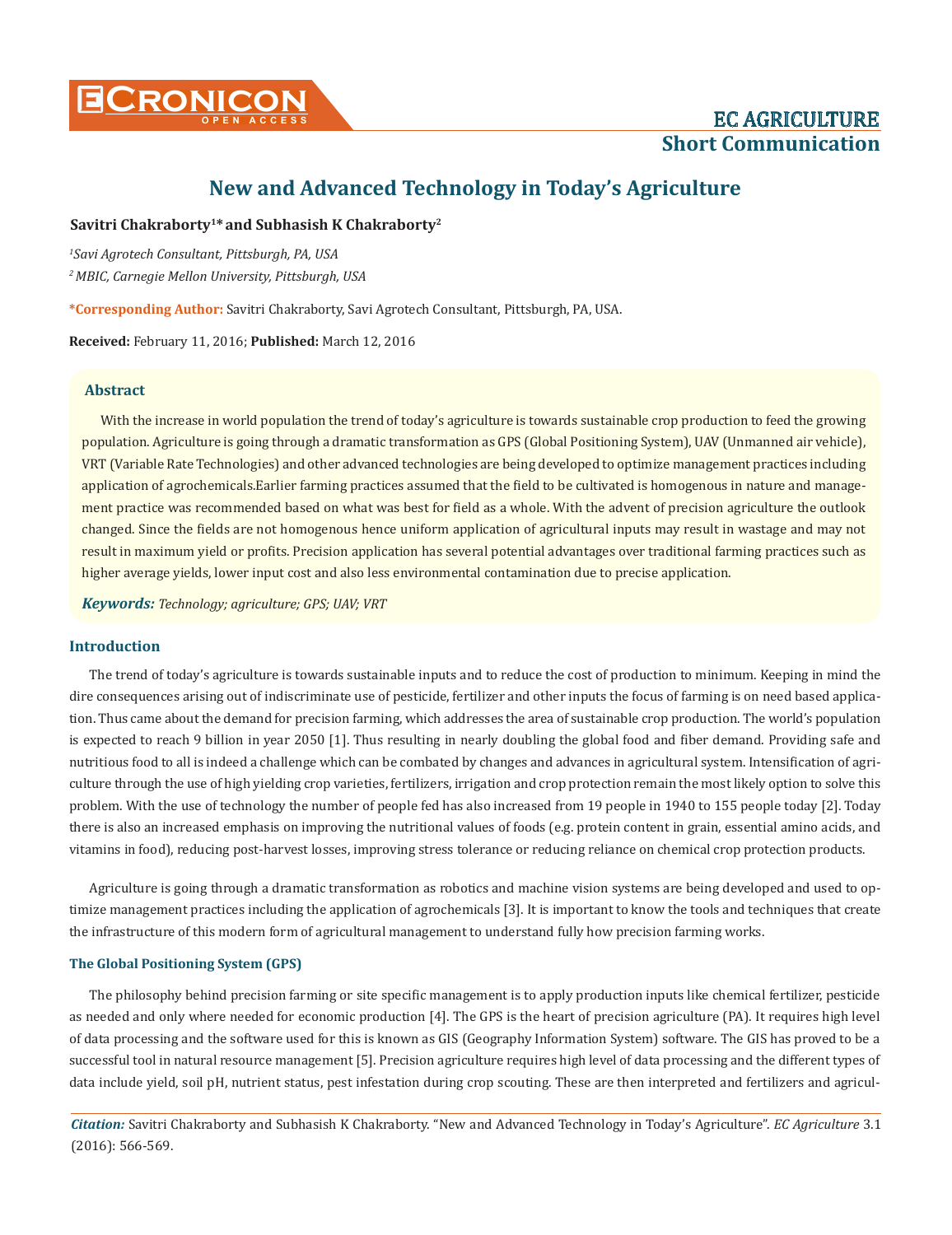tural inputs are applied according to need. For Remote Mountain areas which are usually inaccessible researchers developed a low cost GPS based protocol to create high resolution digital elevation model [6].

The GIS is currently being used on small Asian farms. The purpose of applying this system is to encourage farmer to use the internet and to obtain free information on the soil properties of their farm. It can be used to identify which areas are suitable for arable land and to identify the best crop for a particular region [7].

#### **Unmanned air vehicle (UAV)/drone**

Crop scouting of hundreds or thousands of acres of land was impossible by the old method of walking through field. Agricultural drones helps to scout, diagnose and address distressed areas in less time more accurately. UAV / drone flies over the field to find the stressed areas through crop health analysis. Image created is then geo- referenced and need based actioned is taken. Normalized difference vegetative index (NDVI) is an index of plant greenness or photosynthetic activity thus reflecting the health of plant as well as to determine the harvesting schedule. Unmanned air vehicles will revolutionize agriculture and ecology [8].

#### **Variable Rate Technologies (VRT)**

There are machines that can change their application rate in response to their problem. Thus the cost of production is also reduced. Profitability of crop production with VRT for P and K applications were studied in comparison to uniform rate technology (URT) in a corn and soybean field rotation in Indiana. It was found that crop production was more profitable in field using VRT [9]. The newest area of sensor use is in irrigation where the sensors measure water needs of the plant and hence helps to optimize water use and avoid yield loss.This in combination with VRT can control the rate of water applied. Another type of sensing system is satellite or aerial imaging called remote sensing. The satellite shoots image of key agriculture areas every three to four days to note differences in crop health. Growers can then apply nutrients based on a prescription from satellite images.

By using swath control and (VRT) the cost of agricultural inputs in production can be reduced. Thanks to GPS mapping the equipment in field already can recognize where it has already sprayed and the swath control shuts off sections of applicator as it enters the overlap area, thus saving the farmer from applying fertilizers or pesticides in the same area twice.

RFID (expansion should be done) tags are handy device for livestock management. It helps in keeping a track of individual animals and thus animals are accounted for

**Advances in Genetic Engineering:** Mini chromosome technology promises to deliver multiple stacked traits in a single corn hybrid faster and more efficiently than today's stacking technologies. According to the technology developed by Syngenta and chromatin a new mini chromosome is developed that contains a given desired trait or traits.

**Computer vision based system / technology for crop yield estimation:** This is also an important criterion in apple orchard management and grape vineyards. To deal with this challenge researchers at Carnegie Mellon University (Robotic Institute) have developed a computer vision based system / technology for automated rapid and accurate yield estimation. An autonomous orchard vehicle is used as a supported platform for automated data collection. The system scans both sides of the trees in orchard. A computed vision algorithm detects and registers fruits from acquired sequential images and then generates fruit counts as crop yield estimation [10].

Plant pest recognition and detection is vital for food security, quality of life and stable agricultural economy. Researchers have come up with method to automatically detect and recognize plant pest population using K-means clustering algorithm and corresponding filters [11].

Monitoring of health and detection of diseases in plant and trees is critical for sustainable agriculture. The two major categories for non-invasive monitoring of plant diseases are (i) spectroscopic and imaging techniques (ii) volatile organic compounds profiling based techniques for recognizing plant diseases. These methods of disease detection have been reported to detect plant diseases accurately. Thus they can be used for plant disease control and management [12-13].

*Citation:* Savitri Chakraborty and Subhasish K Chakraborty. "New and Advanced Technology in Today's Agriculture". *EC Agriculture* 3.1 (2016): 566-569.

567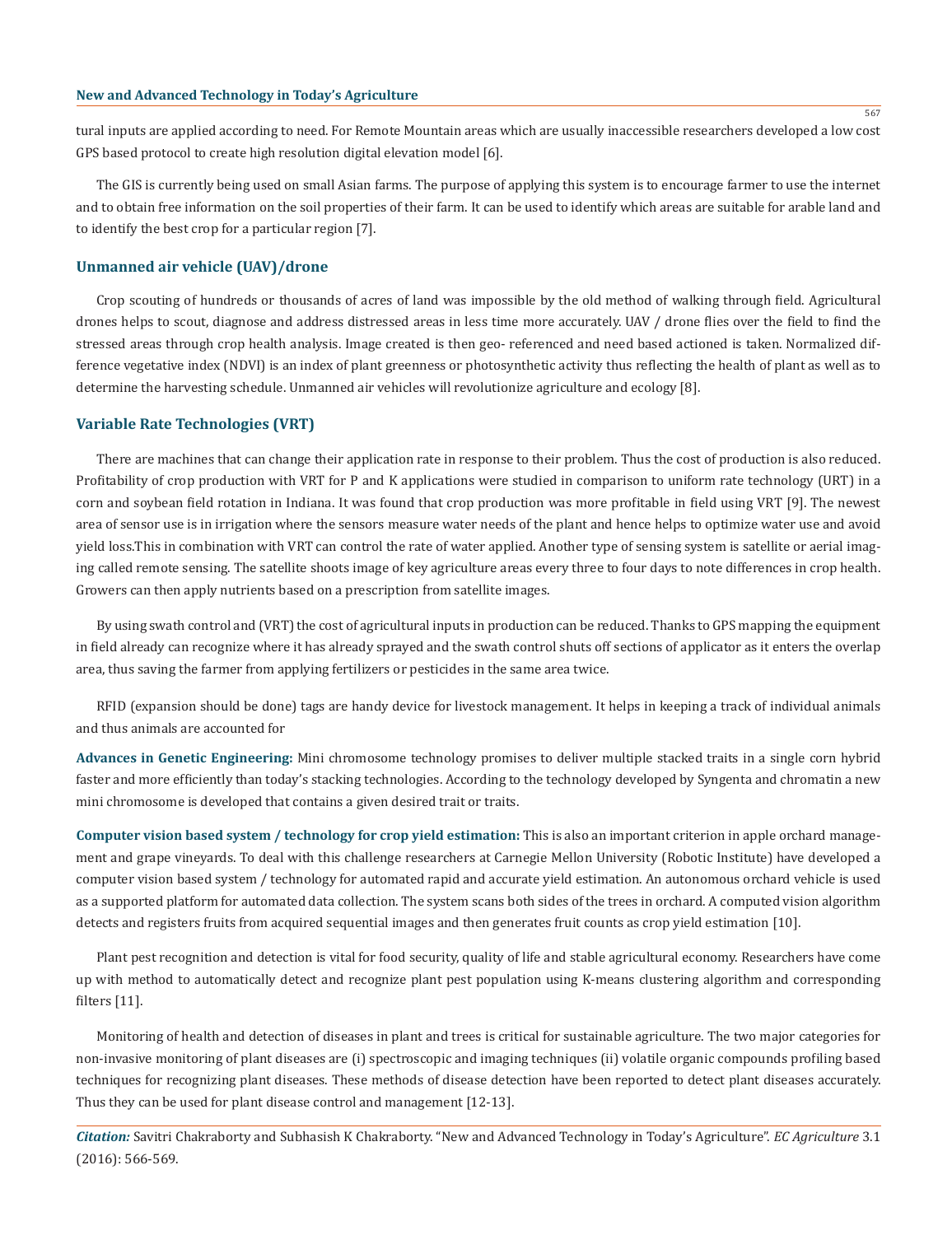It has also been reported that detection and control of downy mildew disease in grape vineyard or field have been done by raspberry pi module installed in a robo-car [14]. When the disease is detected the signal is transmitted to another electro mechanical module. Then pesticide is sprayed automatically on the infested area by using electro mechanical system. Hence it also cut the cost of labor as well as reduces the spread of disease.The appropriate and precision calibration of sprayers helps in minimizing the amount of pesticides lost during spraying [15]. Spray drift of pesticide is an important and costly problem causing environmental contamination. Droplet sizes are influenced by various nozzle types and different spray pressure [16].

In the mid-western United States chlorophyll meters a recent development in agriculture are used for corrective nitrogen (N) management where N fertilizers are applied based only on crop needs to ensure increases in fertilizer use efficiency and return on fertilizer investment.

#### **Conclusion**

The world's populations are predicted to reach 9.6 billion in 2050. To feed the growing mass of population and to combat hunger, it is imperative to develop new technologies that will lead to sustainable production of food. For sustainable production of food we have to come up with new and advanced technologies. The emerging technology will improve farmer'sproductivity and will also transform the infrastructure of agri-business.

Potential for precision farming can be drastically different for different crops. Studies have revealed that corn was more receptive to precision farming with reference to nitrogen fertilizer input whereas for cotton the result differed. Technology has tremendous implications. It is also important to understand the magnitude of possibilities associated with cutting edge agriculture. With proper guidelines for understanding yield and profit potential in specific crops, producers can hence determine if the particular crop will be adapted to precision agriculture technology.

The areas of food production, agriculture and food security faces challenge. Currently there are a billion people who are undernourished today. Food production will have to increase by 70% until 2050 to accommodate the worldwide demand. The challenge is that world population is growing but the amount of arable land available is limited. High yielding varieties and innovative crop protection products can contribute to safeguard the supply of food.

New technology plays a critical role in finding new solutions and tools to increase crop yields on every area of cultivable land. Today's research concentrates not only on increasing the production of food but also the nutritional content of food. In developing world in particular increasing the micronutrient and vitamins in staple food is a key factor in solving the malnutrition problem faced in developing countries. Furthermore since the climate is also undergoing change it is important that the crops are well adjusted to the changing scenario. The collaboration among different researchers, scientist, farmers and consumers is needed to bring about a sustainable solution to the crisis. Technology will create better farming system, more nutritious food and will also address the issues that come with climate change and sustainability.

#### **Bibliography**

- 1. Simmons J. "Technology's role in the 21st century making safe, affordable and abundant food a global reality". *Elanco Animal health*  (2011): 1-12.
- 2. Prax V. "American family farmer's feed 155 people each-2% American farm". Retrived from https://suite.io/valerie-prax/3fb622m
- 3. T Simonite. "Robot farmhands prepare to invade the countryside". New Scientist. June 1, 2009.http://www. Neuroscientist.com/article/dn17224-robot farmhands-prepare-to-invade-the-countryside html? Full= true & print= true (accessed July 14 2013) (2009)
- 4. Stephen W Searcy. "Precision farming: A new approach to crop management". *Texas Agricultural Extension Service: Texas A & M University system* (1997): 1-4.

*Citation:* Savitri Chakraborty and Subhasish K Chakraborty. "New and Advanced Technology in Today's Agriculture". *EC Agriculture* 3.1 (2016): 566-569.